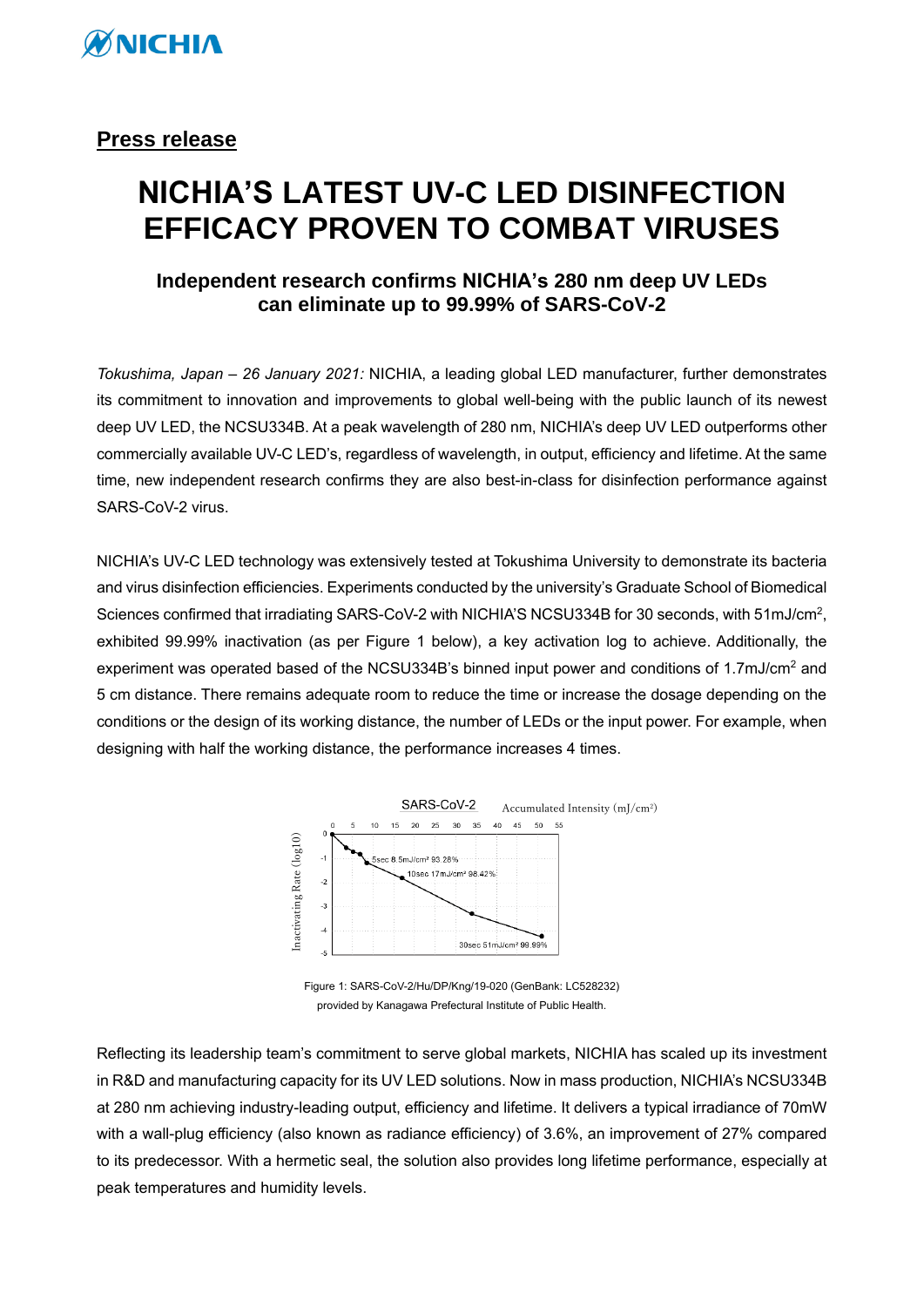

While traditional UV-C technologies, such as low-pressure mercury vapor lamps, were limited to a 254 nm peak, the most efficient wavelength to disinfect bacteria and viruses is known to be 260 nm due to the peak absorption spectrum of the DNA/RNA. However, NICHIA has demonstrated that 280 nm delivers the highest virucidal power as it has a very strong irradiance, wall-plug efficiency and lifetime, all at practical operating conditions vs. many other unreasonable claims in the market. Indeed, data highlights that the virucidal power of the 280 nm LED is approximately 1.3 times (127%) that of 265 nm LEDs. The 280 nm LED also delivers a lifetime ten times longer than a 265 nm LED.

Generally, the advantageous compact size of LED-based UV-C solutions means that they can be directly integrated within disinfection applications in restricted spaces including industrial applications, water purifiers, air conditioning systems and more.

UV-C light is making a significant contribution to combatting viruses and bacteria, simplifying traditional methods. For example, to obtain a high viricidal effect (i.e. 4-log) when using an alcohol solution for disinfection (containing 77–81% ethanol), surfaces need to be sufficiently wetted with the substance or require significant effort and time, often times beyond 30 seconds. Used in conjunction with such measures, NICHIA's 280 nm deep UV LED can offer a high viricidal effect while saving time and effort.

NICHIA's focus on innovation is making a significant contribution to global safety and security. While the company succeeded in 1997 to develop and mass-produce deep UV LEDs, it is continuously looking to improve its products. After many years of accumulated research into the technology of crystal growth and package structures with efficient heat dissipation, NICHIA plans to announce further expansion of its UV-C portfolio soon.

Following the positive Tokushima University studies, NICHIA contributed many prototype hand-held UV irradiation devices to both the Tokushima Prefecture and Tokushima University. This exciting Press Conference and news was captured by media throughout Japan.

Further information about the Tokushima University research and NICHIA's NCSU334B 280 nm UV-C LED solution is available from the NICHIA website. Additionally, contact your NICHIA representative or [info@nichia.com](mailto:info@nichia.com) for additional information.

Press Release in English 12.17.2020: **< [http://www.nichia.co.jp/en/about\\_nichia/2020/2020\\_121701.html>](http://www.nichia.co.jp/en/about_nichia/2020/2020_121701.html)**

Note to editors: NCSU334B is merely NICHIA's part number and is not related nor bears resemblance to any other company's product that might bear a trademark.